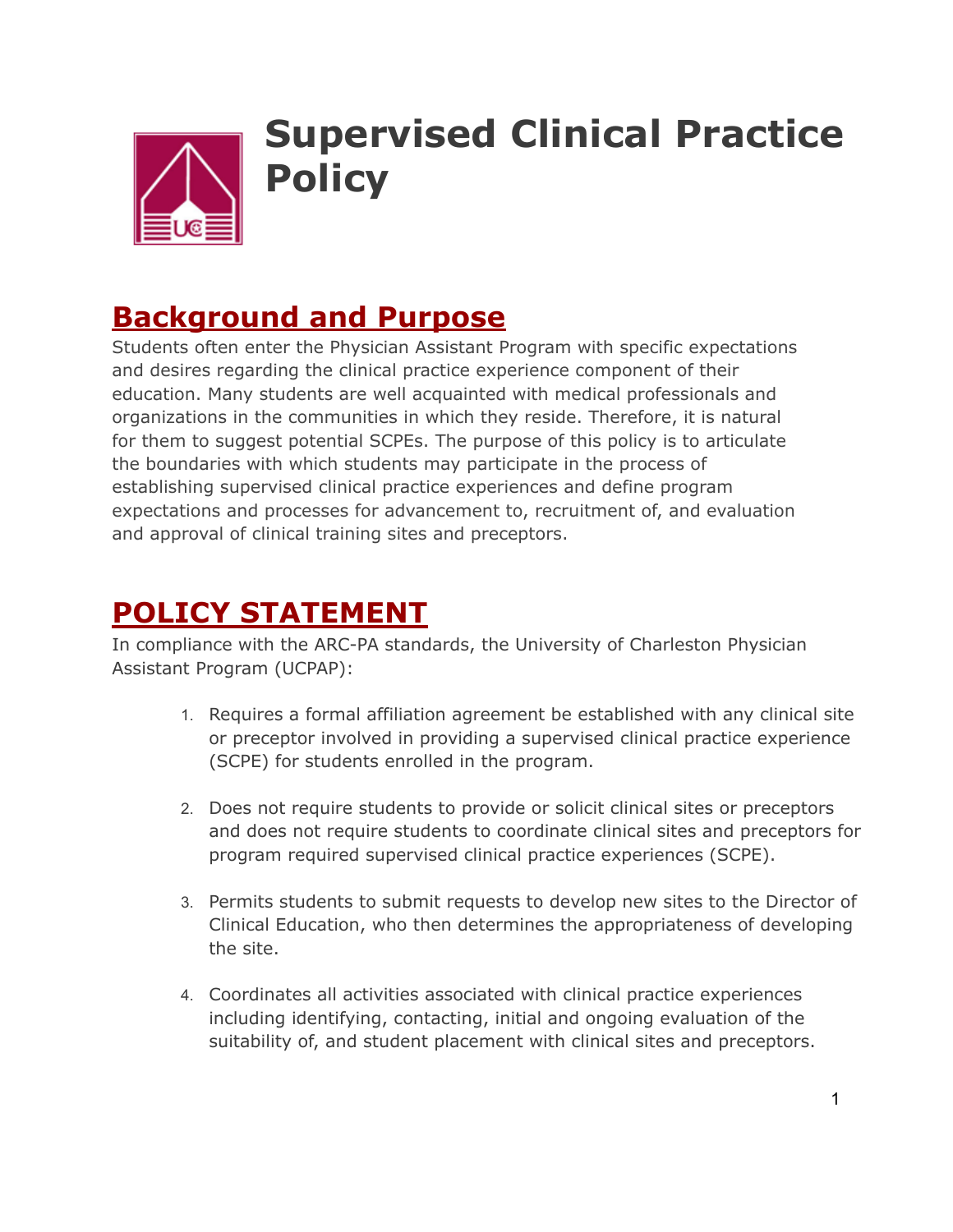# Supervised Clinical Practice

# **Requirements for Student Progression to Clinical Phase**

- Successful completion of all didactic courses
- Successful completion of pre-clinical seminar
- Completion and successful passing of random drug screening
- Successful completion of a criminal background investigation
- Proof of updated immunizations, which includes repeat TST (PPD) prior to the start of clinical rotations and annual influenza vaccination
- Successful completion of Basic Life Support (BLS) for Healthcare Providers course with current certification
- Successful completion of Advanced Cardiovascular Life Support (ACLS) course with current certification
- Signed Health Information Release form by student allowing UCPAP to maintain and release the following information to clinical rotation sites: immunizations, TB screening status, drug screening, background check, and BLS/ACLS certification

### **Clinical Rotation Scheduling**

- All students will be scheduled to complete seven mandatory "core" rotations and one elective rotation in order to meet program experiential learning expectations as defined in the SCPE Patient Exposure policy. Rotation length is five (5) weeks. The rotations include:
	- 1. Family Medicine
	- 2. Internal Medicine
	- 3. Emergency Medicine
	- 4. Pediatrics
	- 5. Women's Health
	- 6. Surgery
	- 7. Psychiatry
	- 8. Elective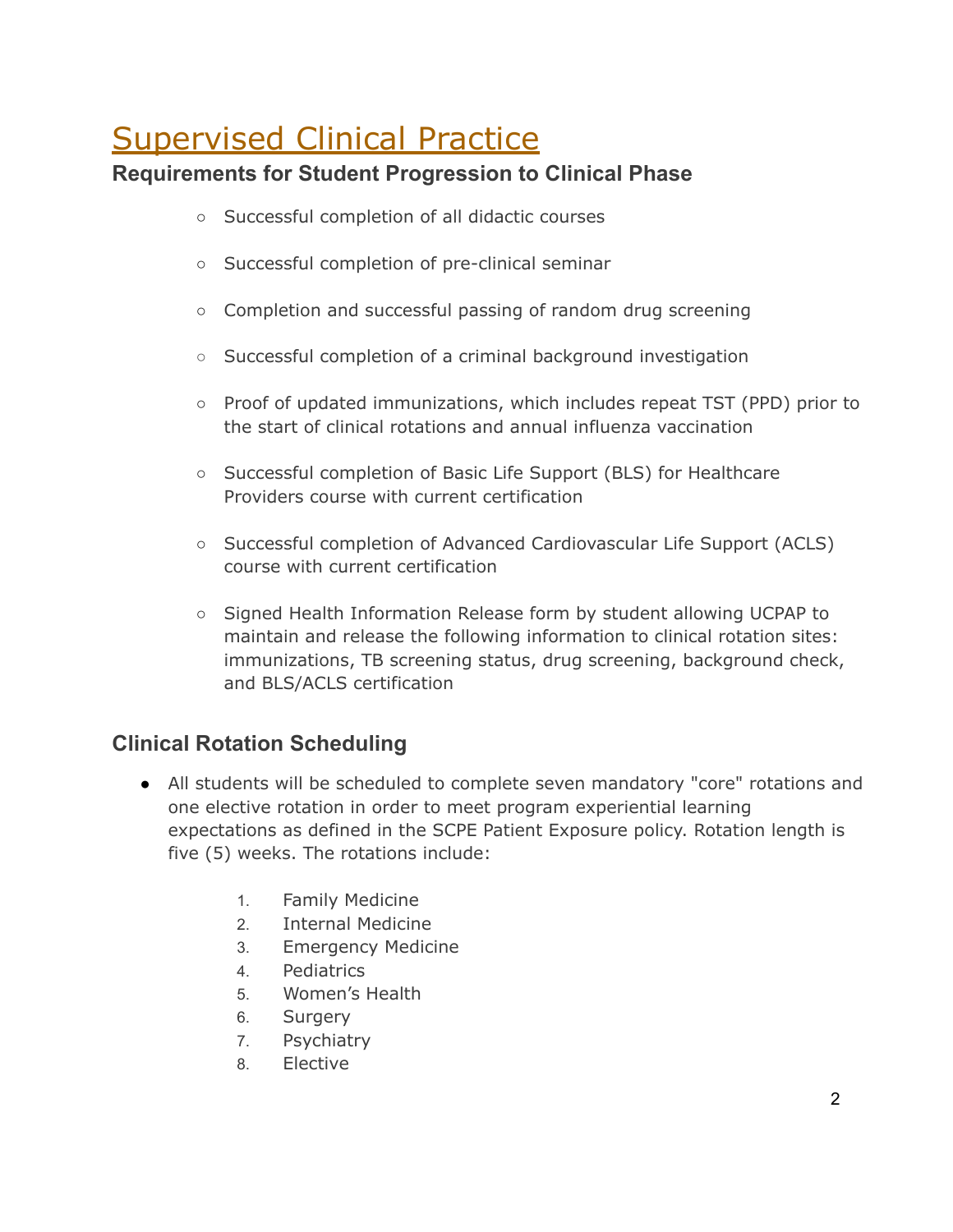- Rotation assignment to specific preceptors and clinical sites is done by and at the discretion of the Director of Clinical Education subject to approval of the Preceptor/Clinical Site.
- Students are responsible for arranging and financing travel and living accommodations associated with each of their SCPE rotations. This includes having reliable transportation, to include travel from one site to another within the same rotation (i.e. from Physician's office to hospital(s) and return, or from Clinic to Clinic, etc.).
- Students are not allowed to initiate any form of contact with potential preceptors or clinical sites to schedule rotations or to recruit new preceptors or clinical sites.
- In the event a student is rejected by the clinical site due to information obtained from the required criminal background investigation, the rotation will be cancelled. The program cannot guarantee availability of SCPE rotations if the student's personal history/background precludes clinical site participation in these program completion/graduation requirements.

#### **Student Orientation to Clinical Experiential Learning Policies:**

- Identification as students in clinical settings:
	- 1. Students will **ALWAYS** introduce themselves to patients, patient family members and clinical site staff by stating their full name and position/title - *"physician assistant student."*
	- 2. Students will wear a short white lab coat emblazoned with the University of Charleston Physician Assistant Program logo during all assigned rotation activities unless wearing the coat is inappropriate based upon the activity being performed (e.g. operating room).
	- 3. Students will wear the University of Charleston Physician Assistant Program student identification name badge whenever they are in a healthcare facility, clinic or physician office in their official capacity as a student of the PA program.
- Dress code: Students will dress and present themselves in a professional and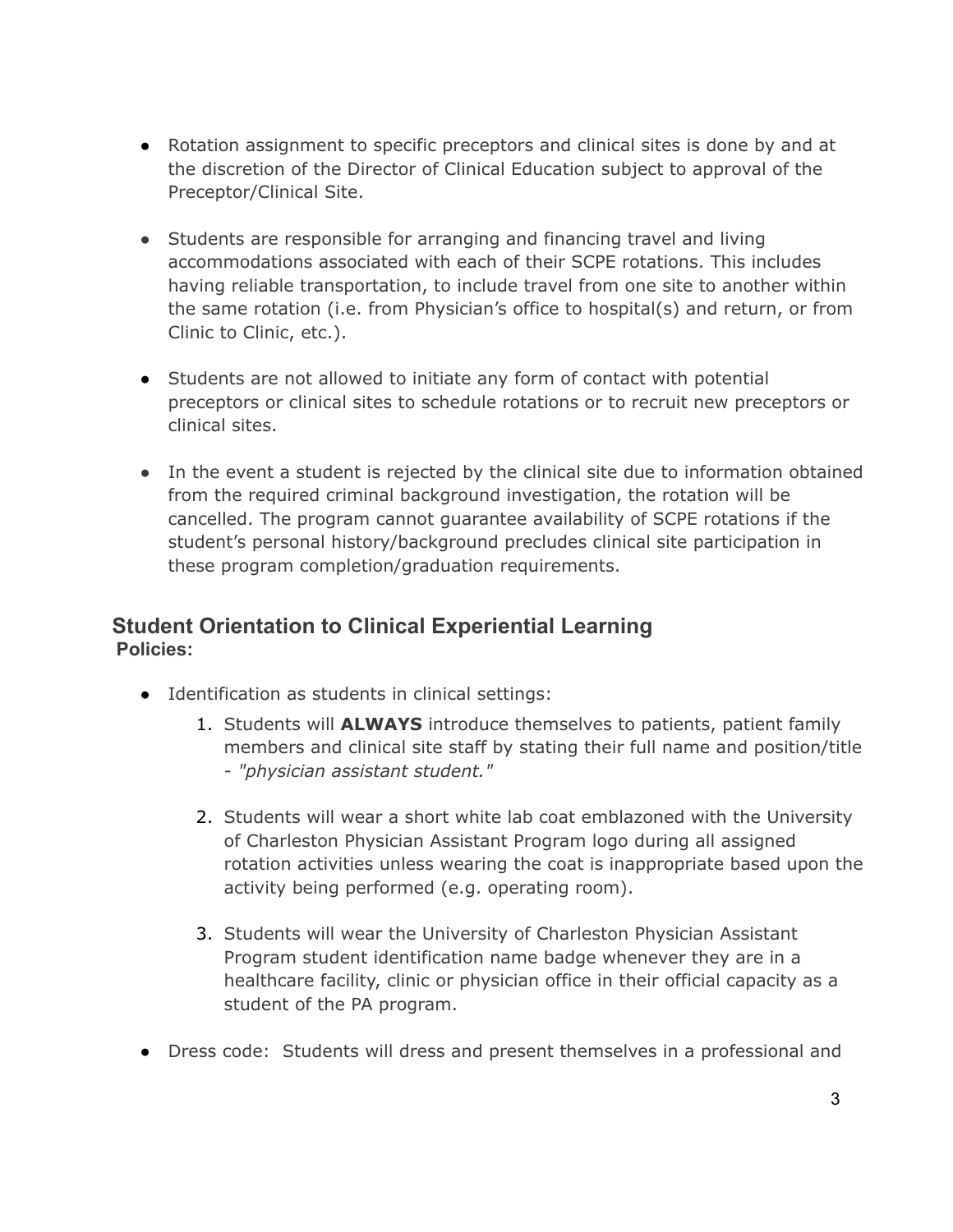appropriate manner for the clinical rotation to which they are assigned. Students should discuss the appropriate dress code with the assigned preceptor or clinical site coordinator. In situations where no specific dress code is mandated by the rotation or preceptor, students will dress according to the dress code as defined in the dress code policy.

#### **Learning outcomes:**

The program outcomes serve as the culminating learning outcomes that must be demonstrated with formal assessment activities during, or upon completion of, the clinical practice experiences. Each individual rotation has rotation specific learning outcomes that must be satisfactorily demonstrated during, and upon completion of, that rotation. Refer to the SCPE core syllabus and the rotation addenda.

#### **Assessment of experiential learning will include the following:**

- 1. Logging of ALL clinical experiences, including technical skills and patient encounters. Technical skills logging will include preceptor verification of competency when the preceptor determines competency has been fully demonstrated
- 2. Rotation specific patient care assignments
- 3. Mid-rotation preceptor evaluation of student
- 4. End-of-Rotation (EOR) preceptor evaluation of student
- 5. EOR written examination

#### **Monitor Student Progress**

- As defined in the SCPE Core Syllabus and individual rotation addenda, students are required to complete specific rotation course requirements including weekly logging of clinical practice experiences and online submission of rotation related written assignments.
- The Director of Clinical Education (DCE) will be responsible for monitoring student submission/completion of these requirements and progress toward achieving the program defined SCPE experiences and technical skills competencies.
- The designated SCPE preceptor and the DCE will also monitor student conduct and professionalism throughout the rotation. If a preceptor reports issues with student conduct, then the student will need to meet with the DCE to investigate these issues. In the event a preceptor suspects that a student is participating in a rotation under the influence of illicit substances, the UCPAP reserves the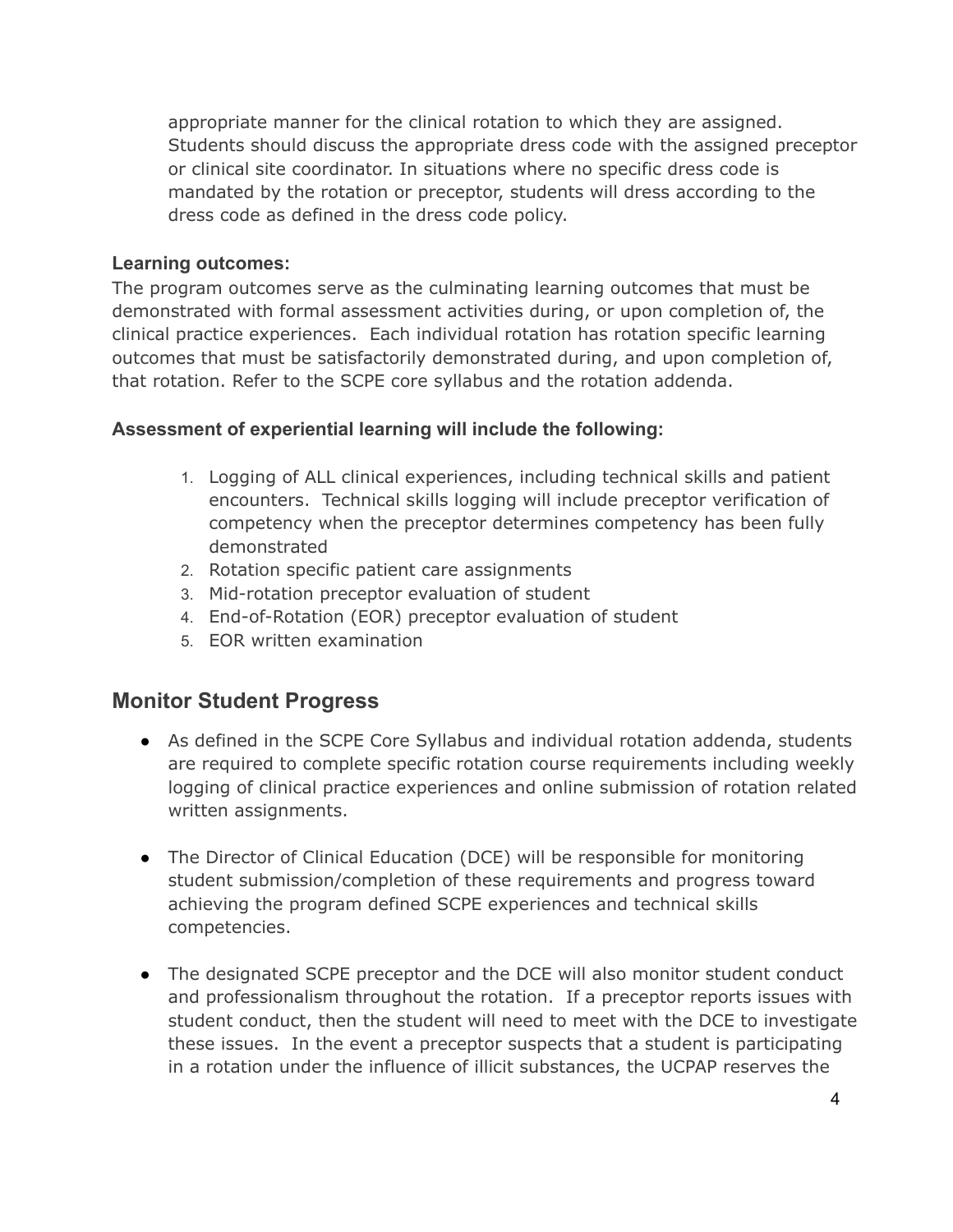right to remove the student from the rotation, perform an investigation of the matter, and work with its contracted vendor to perform a drug test on the student. Pending the outcome of the investigation and a decision rendered by the program faculty, the student may be returned to the rotation, subject to failure of the rotation, or dismissed from the program.

### **Determine Rotation Grade**

● As defined by program policy, all clinical rotations are graded on a pass/fail system. Refer to the SCPE Core Syllabus and corresponding rotation addenda for details about criteria defining requirements for a passing grade.

# Clinical Sites

#### **Recruitment**

- With the support of the University of Charleston, the physician assistant program assumes responsibility for the recruitment of clinical sites for the program mandated supervised clinical practice experience component of the curriculum.
- Students will not be required to provide preceptors or clinical sites for the program mandated clinical experiential learning component of the program.
- Students may voluntarily submit to the Director of Clinical Education the name(s) of potential preceptors and/or clinical sites not already affiliated with the UCPAP; however, there is no direct or implied guarantee on the part of the program that the student will be assigned a rotation with any requested preceptor or clinical site including those already affiliated with the program.
- The program retains full authority for determination and assignment of the student's rotation.

#### **Program Requirements**

- Meets all program defined expectations for clinical training sites (see evaluation section below)
- Establishes a formal affiliation agreement with the program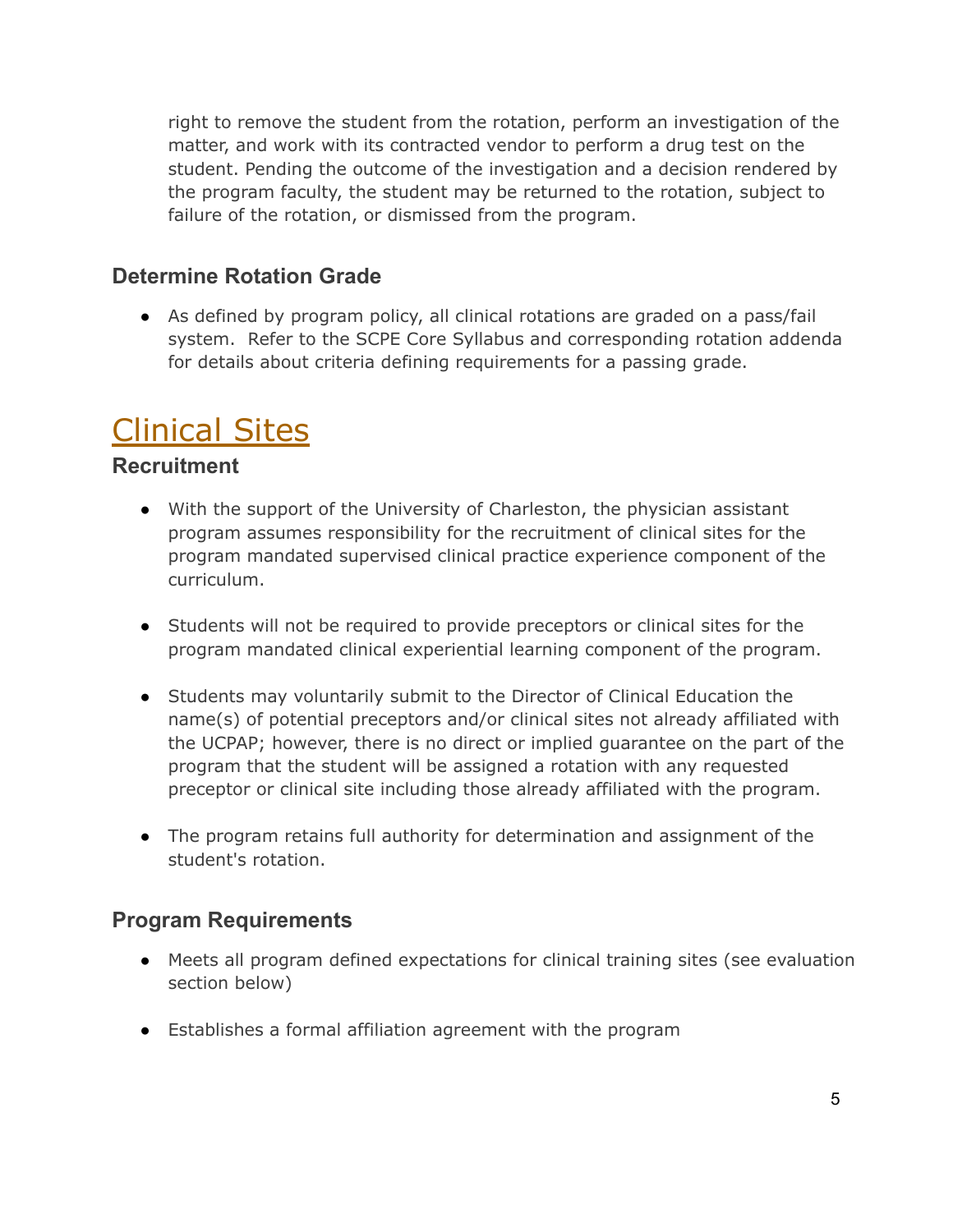### **Evaluation**

- Initial evaluation will consist of:
	- 1. Completion of a clinical site pre-approval form. This form is initiated by the Director of Clinical Education in communication with a prospective clinical site representative.
	- 2. Validation and verification of the information provided in the clinical site pre-approval form will be completed by the Director of Clinical Education, either in person or remotely via electronic or telephone modalities. Sites must demonstrate sufficient resources (workspace, patient exam rooms, references, support personnel, patient encounters of the designated specialty content) to provide broad experiential learning opportunities in a safe environment in the corresponding clinical practice area for which the physician assistant student will be assigned.
	- 3. The Director of Clinical Education will review the prospective clinical site information to establish program approval of the site as a suitable site for students to fulfill curriculum mandated SCPE.
- Ongoing evaluation will consist of:
	- 1. Review of Student Evaluation of the Clinical Site to ensure no ratings of "DISAGREE" (or worse) have been received. In the event a rating of "DISAGREE" has been received, the program will evaluate the reason for the rating to ascertain and document the suitability of continued use of the clinical site.
	- 2. Review of the number and types of patient encounters students report having at the clinical site to validate the experiential learning meets defined program expectations (see SCPE Patient Exposure policy).
	- 3. Review of the numbers and types of technical/clinical skills procedure experiences students report having at the site to verify students are provided opportunities to develop the program defined technical skills defined in the SCPE Core Syllabus.
	- 4. Concerns with clinical sites based on student evaluations, review of patient encounters, and/or review of clinical procedure experiences will be cause for re-evaluation of clinical site which may include a site visit.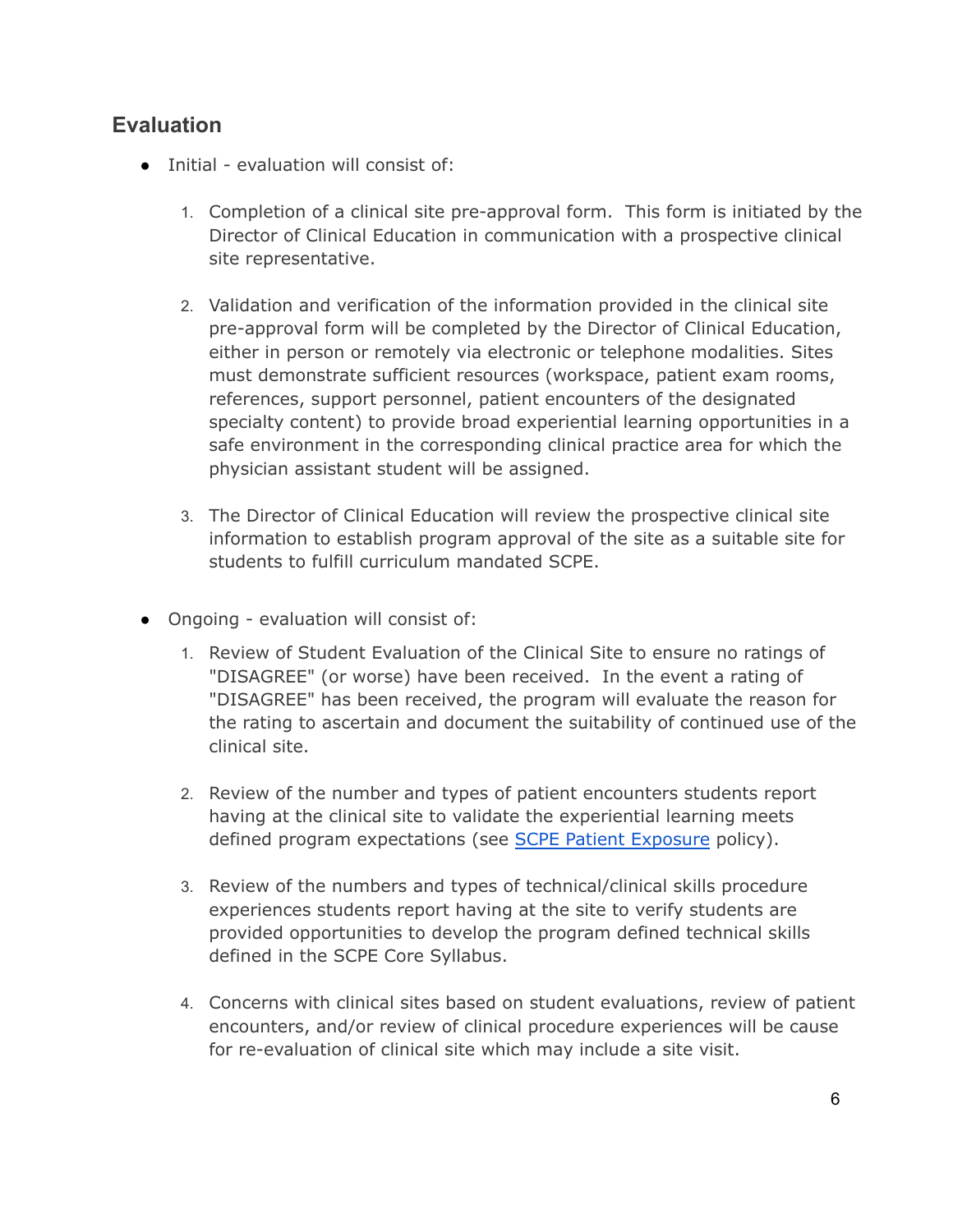# **Instructional Faculty**

- The UCPAP will designate at least one Instructional Faculty member at each clinical site. For each clinical practice rotation, students will be provided contact information for the designated Clinical Instructional Faculty member (i.e. preceptor) responsible for oversight of the student's clinical practice experience in that rotation.
- Clinical Instructional Faculty are responsible for assessment and supervision of student's progress in achieving learning outcomes while the student is assigned to that clinical site/rotation. Specific responsibilities include assuring:
	- 1. Student orientation to the site/rotation
	- 2. Opportunities for active patient care experiences
	- 3. Completion of the formal mid-rotation and end-of-rotation (EOR) student evaluations

### **Clinical Site Responsibilities**

- Provide student orientation which addresses, at a minimum:
	- 1. Use and access to local resources including facilities, computers, and internet.
	- 2. Clinical site patient care practices including identifying which patients students are allowed to see.
	- 3. Safety issues including exposure to hazardous materials, exposure control, and procedures to be followed in event of exposure.
	- 4. Access/use of patient health records and medical documentation policies and procedures.
	- 5. Student's schedule.
- Provide immediate notification to the program if/when:
	- 1. Student behavior/performance is judged to create risk for the clinical site or its patients.
	- 2. The site determines it will be unable to provide a previously agreed upon student rotation/clinical experience.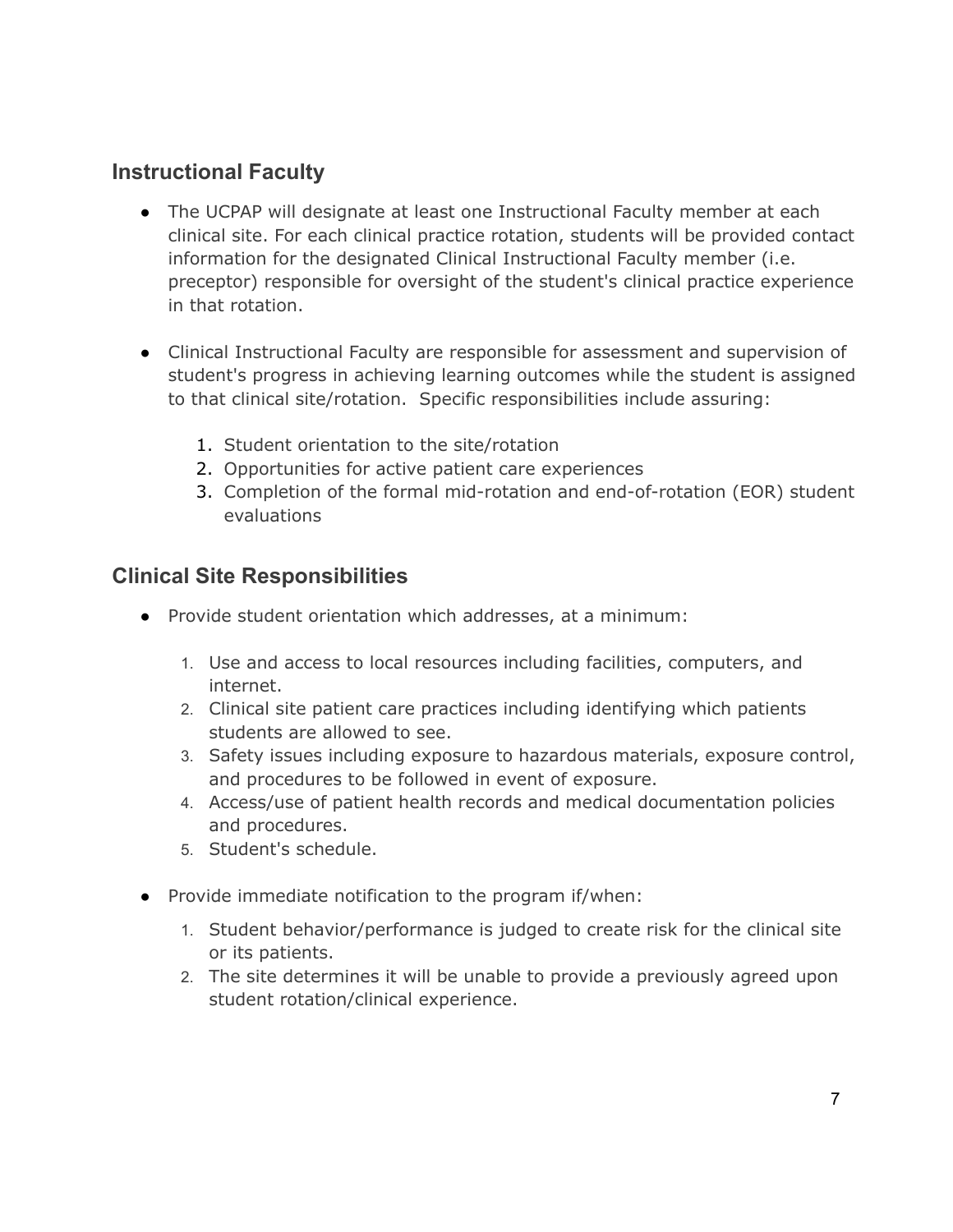# **Preceptors**

## **Program Requirements**

- Health Care Providers: Physicians (MD or DO) and certified physician assistants (PA-C) will primarily be used for preceptorships. Other providers in specialty areas, such as Nurse Practitioners and behavioral health specialists, may be designated as preceptors for student clinical practice in that provider's specialty area in limited capacity.
- Licensure: Providers approved as preceptors must be licensed within the state in which they will be providing SCPE for program students. The program will verify licensure status at the time of initial preceptor evaluation and again when the license is due to expire to assure license renewal if the provider remains an active preceptor for the program.
- Certification: PA preceptors should be NCCPA-certified. Current certification records will be maintained. For PAs who have not maintained NCCPA certification who are working at sites that do not require maintenance of certification for PA practice, initial certification will be verified. The program curriculum committee must review the preceptor application and determine if the preceptor is qualified to provide instruction for the SCPE. Verification that all non-PA and non-physician preceptors hold valid certification that allows them to practice in their area of instruction will be maintained.
- Specialty Certification: Physician preceptors should be ABMS or AOA board certified in the specialty for which they are providing SCPE for program students. Physician assistant preceptors should practice at sites with physicians who are board certified in the specialty for which the physician assistant is providing SCPE for program students. Specialty board certification will be confirmed by the program at the time of initial evaluation of the potential preceptor and again when the certification is due to expire if the provider remains an active preceptor for the program.
- In special circumstances, if a physician preceptor or physician working with a physician assistant preceptor or other licensed health care provider (such as a nurse practitioner) is not board certified in the specialty for which the SCPE is being provided, the program curriculum committee must review the preceptor application and determine if the preceptor is qualified to provide instruction for the SCPE. Consideration will be based on the following: licensed providers with the appropriate advanced degree for care in the specified area of instruction,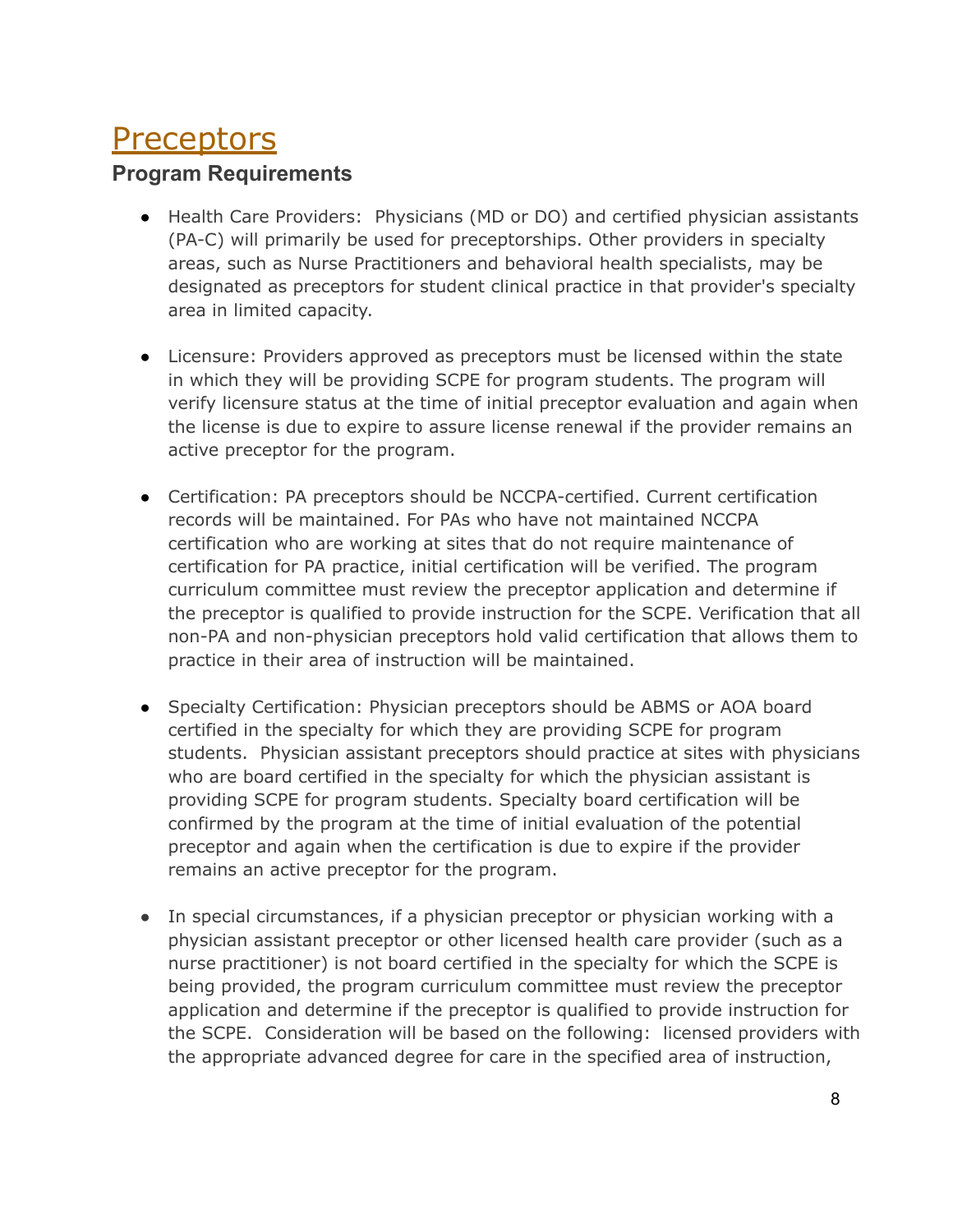experience in the specified area of instruction, and reason why they are not board certified in the specified area of instruction. Final approval will be given by the program curriculum committee.

- Establishment of a formal affiliation agreement when preceptors are in private practice or otherwise act as the agent of the clinical site for purposes of providing student clinical training experience.
- Preceptors become familiar with program defined student clinical experiential learning expectations and learning outcomes.

### **Evaluation**

- Initial:
	- 1. Completion of the Preceptor Pre-Approval Form. The Director of Clinical Education is responsible for initiation of this form in communication with or the assistance of the prospective preceptor or his/her designee.
	- 2. Verification of current licensure in the state in which the preceptor will be providing the SCPE and ABMS or AOA specialty certification.
	- 3. Clinical site evaluation of the primary practice location as described above in the clinical site evaluation section with emphasis on validating reported clinical practice workload, types and numbers of patients seen, and past student training experience.
	- 4. The Director of Clinical Education will review the prospective preceptor information to establish program approval of the preceptor as a Clinical Instructional Faculty member for program mandated SCPE.
- Ongoing:
	- 1. Review of Student Evaluations of the Preceptor to ensure no ratings of "DISAGREE" (or worse) have been received. In the event a rating of "DISAGREE" has been received, the program will evaluate the reason for the rating to ascertain and document the suitability of and/or conditions for continued assignment of students to the provider for SCPE.
	- 2. Review of the number and types of patient encounters students report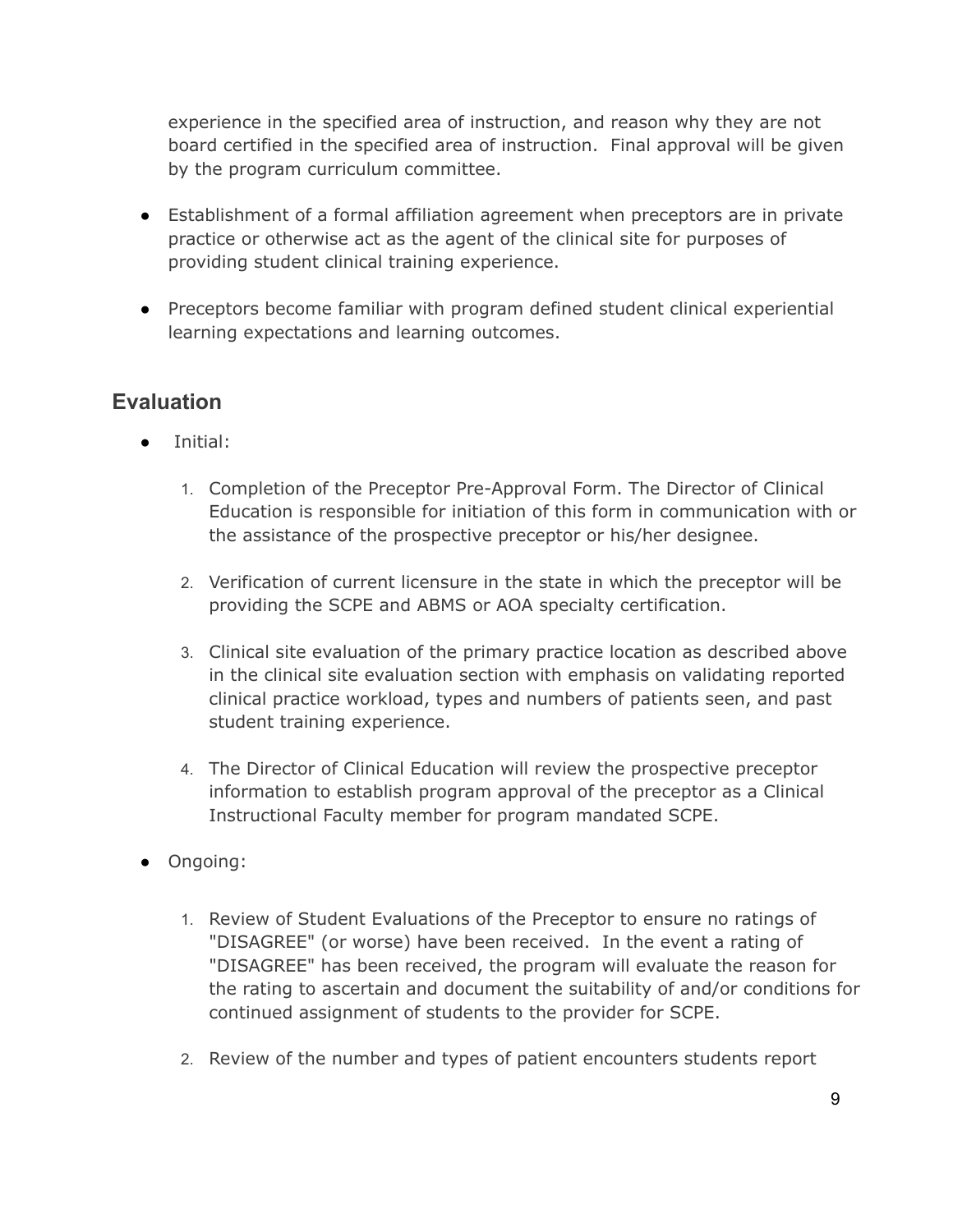having with the preceptor to validate the experiential learning meets defined program expectations (see SCPE Patient Exposures policy).

3. Review of the numbers and types of technical/clinical skills procedure experiences students report having at the site to verify students are provided opportunities to develop the program defined technical skills defined in the SCPE Core Syllabus.

### **Preceptor Responsibilities**

- At the beginning of each student's clinical rotation, review the syllabus and learning objectives with the student for that clinical practice experience.
- Provide supervised student access to patients for direct patient care and clinical skills/procedural experiences.
- Verify student achievement of technical skills competency if demonstrated during the rotation.
- Perform a mid-rotation student evaluation to provide the student with feedback concerning their performance to that point and review progress toward fulfilling their rotation goals.
- Complete the end-of-rotation Preceptor Evaluation of the Student/Program including information about the student's preparedness for the SCPE and any recommendations for program change/improvement or curriculum content.

### **Faculty Development**

- Initial:
	- 1. All preceptors will be provided with electronic or printed copies of the program's Preceptor Handbook, SCPE Core Syllabus and rotation specific syllabus addendum to orient them to program curriculum and instructional design, student clinical practice experience expectations and defined learning outcomes.
	- 2. Copies of required documentation related to the student rotation will be provided for review/discussion.
- Ongoing: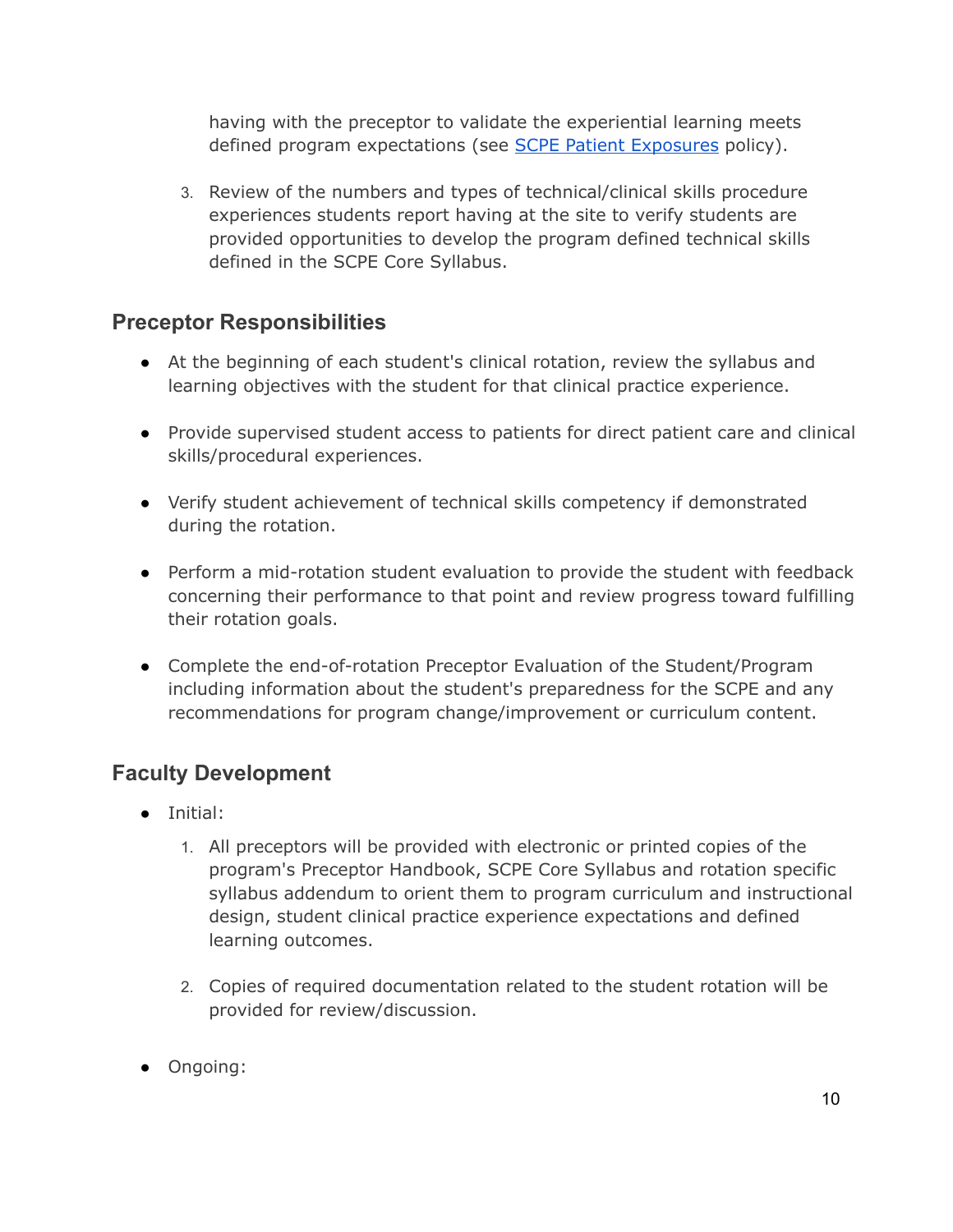- 1. Select Clinical Instructional Faculty/Preceptors will be invited to participate in the program's Community Advisory Board for the purpose of soliciting their interests and recommendations in on-going program self-assessment and improvement.
- 2. As ideas or suggestions for improvement of clinical practice experiential learning are identified, the Director of Clinical Education will distribute the information to all Clinical Instructional Faculty/Preceptors.
- 3. When student evaluations of a preceptor identify a specific need for improvement, the Director of Clinical Education will work with the individual preceptor to create an individualized faculty development plan to address that need.

# **Documentation**

Record keeping processes for the aforementioned documents/forms is described in the Program Files Policy.

# **ARC-PA Associated Standards:**

• **A1.01** When more than one institution is involved in the provision of academic and/or clinical education, responsibilities of the respective institutions for instruction and supervision of students must be clearly described and documented in a manner signifying agreement by the involved institutions. Signed affiliation agreement(s) must define the responsibilities of each party related to the educational program for students, must specify whose policies govern, and must document student access to educational resources and clinical experiences. While one agreement between the sponsoring institution and each clinical entity to cover multiple professional disciplines is acceptable, these agreements are expected to include specific notations acknowledging the terms of participation between the PA program and each clinical entity. Agreements are expected to be signed by an authorized individual(s) of each participating entity.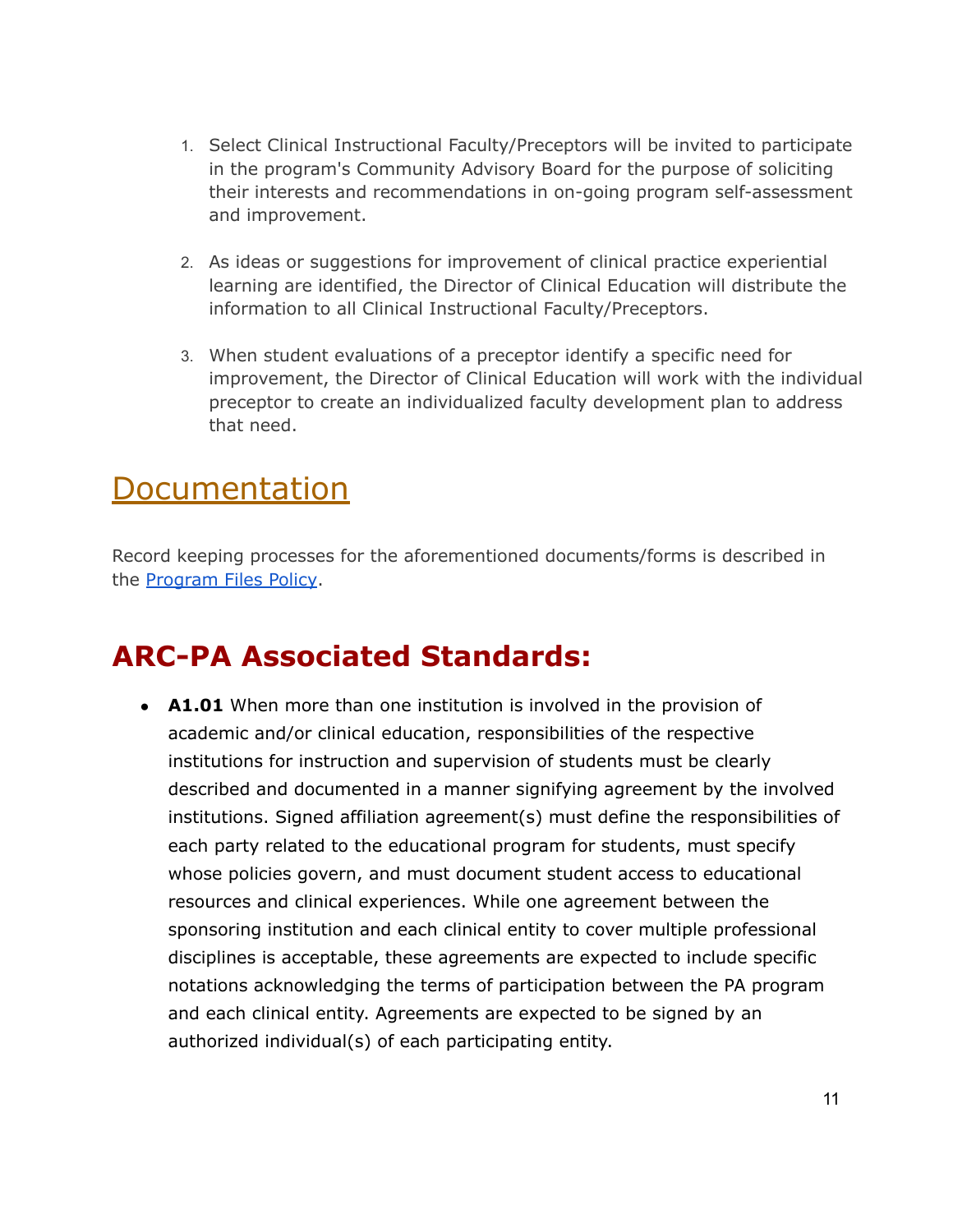- **A1.02** The sponsoring institution is responsible for:
	- g) documenting appropriate security and personal safety measures for
	- PA students and faculty in all locations where instruction occurs
- **A1.10** The sponsoring institution must support the program in:
	- **a)** securing clinical sites and preceptors sufficient in number to allow all students to meet the program's learning outcomes for supervised clinical practice experiences and
	- **b)** ensuring all required rotations are located within the United States.
- **A2.16** The program must:
	- **a)** verify and document that all instructional faculty actively serving as supervised clinical practice experience preceptors hold a valid license that allows them to practice at the clinical site,
	- **b)** verify and document all instructional faculty actively serving as supervised clinical practice experience preceptors hold valid certification that allows them to practice in the area of instruction, and **c)** orient all instructional faculty to the specific learning outcomes it requires of students.
- **A2.17** In each location to which a student is assigned for didactic instruction or supervised clinical practice experiences, the program must inform the student which principal or instructional faculty member is designated by the program to assess and supervise the student's progress in achieving the learning outcomes it requires of students and how to contact this faculty member.
- **A3.03** The program must define, publish, make readily available and consistently apply a policy for prospective and enrolled students that they must not be required to provide or solicit clinical sites or preceptors.
- **A3.06** The program must define, publish, make readily available and consistently apply a policy that PA students must be clearly identified in the clinical setting to distinguish them from other health profession students and practitioners.
- **B3.03** Supervised clinical practice experiences must enable all students to meet the program's learning outcomes:
	- a) for preventive, emergent, acute, and chronic patient encounters,
	- b) across the life span, to include infants, children, adolescents, adults,